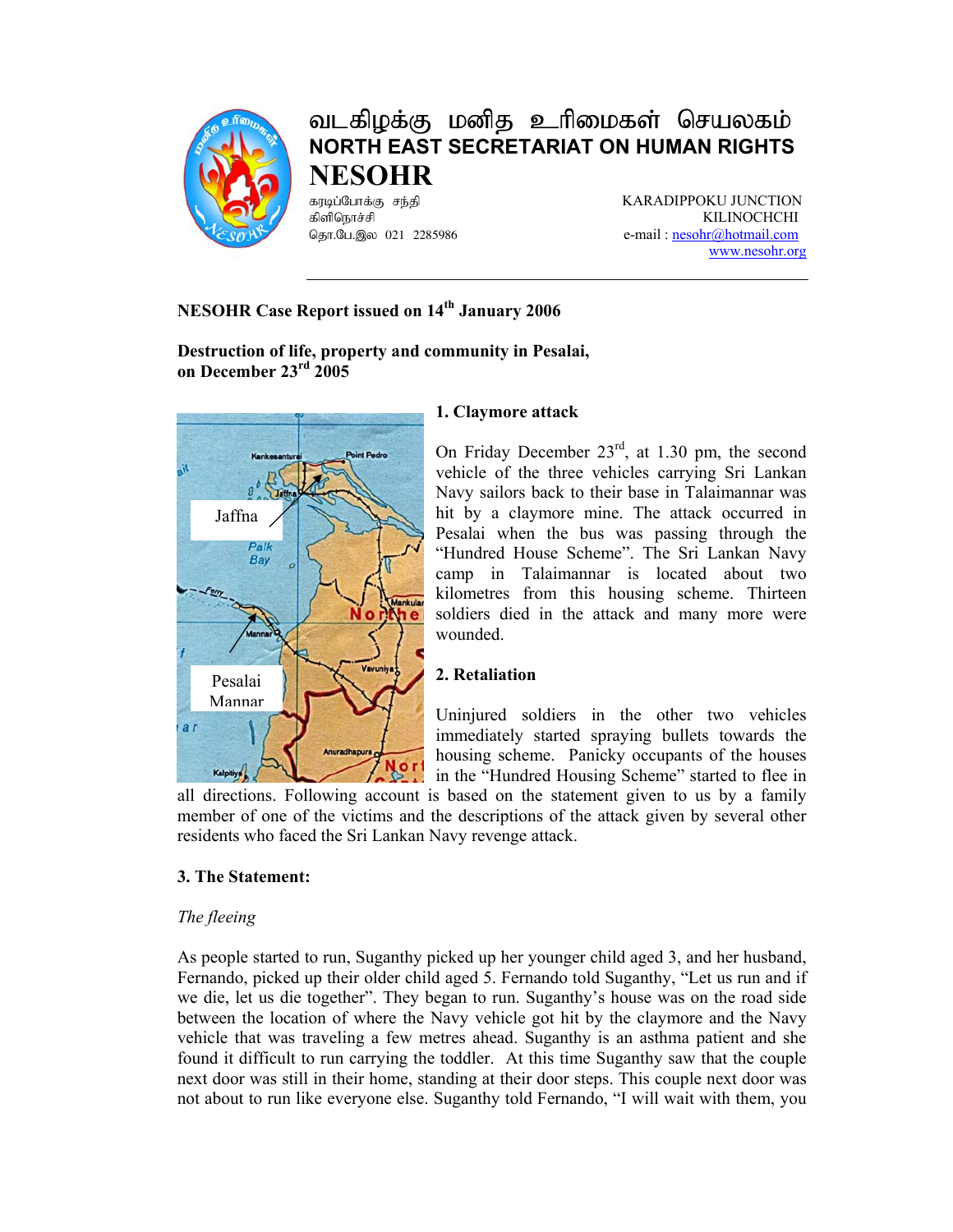run further". She tore her hand off from Fernando's and ran into the house of Anthoniamma and Emanuel Cruz. That was the last time Fernando saw his wife and child.

The Cruz couple, whose house at which Suanthy took refuge, have four children, eldest of them is 14 years old. These children had gone to another house to watch television with their friends. The parents, worried about what could happen to their children did not want to run away, and they stayed in their home.

Fernando ran on and stopped about five houses further down and stayed there. After that, no one knows what exactly happened to Suganthy, her baby and the Cruz couple.

#### *The beating and the sexual assault*

One woman resident states, "The fleeing people were stopped by the Sri Lankan Navy and the women were forced to sit on the hot sand with their face to the sand. The Navy soldiers then asked the young women crude sexually motivated questions. They also dropped their trousers in front of the women. It was so unbearable".

The men were taken to another side and they were all beaten. There were all together about 42 men who were beaten. Both men and women were then forced to sit there for several hours.

Navy men came to the house where Fernando (Suganthy's husband) had taken refuge with their older five year old boy. The Navy men picked up the five year old boy by his collar and was about to beat him. Fernando instinctively put his arm to take the blow. The Navy men had then turned to the father and said, "Are you so brave and strong that you can stop us?" They then severely attacked the father. Fernando sustained severe injuries on his arms, legs, and hips as a result of the attack. He was unable to walk.

#### *Refuge in the church and the missing people*

Around 6.00 pm the priest from the village church arrived and rescued all of the residents sitting on the sand and took them to the church. The Navy did not release nine men.

When the villagers arrived at the church they realized that several people were missing. Everyone thought the missing people would have run further and took refuge in the adjacent villages. The church priest searched for the missing people in the other villages, found some of them and brought them back to the church. Suganthy, her baby and the Cruz couple were still missing.

Suganthy's relatives looked among the injured civilians admitted to the hospital for the missing four people. There they saw a pregnant mother who was hit in the stomach with a gun by the Navy men.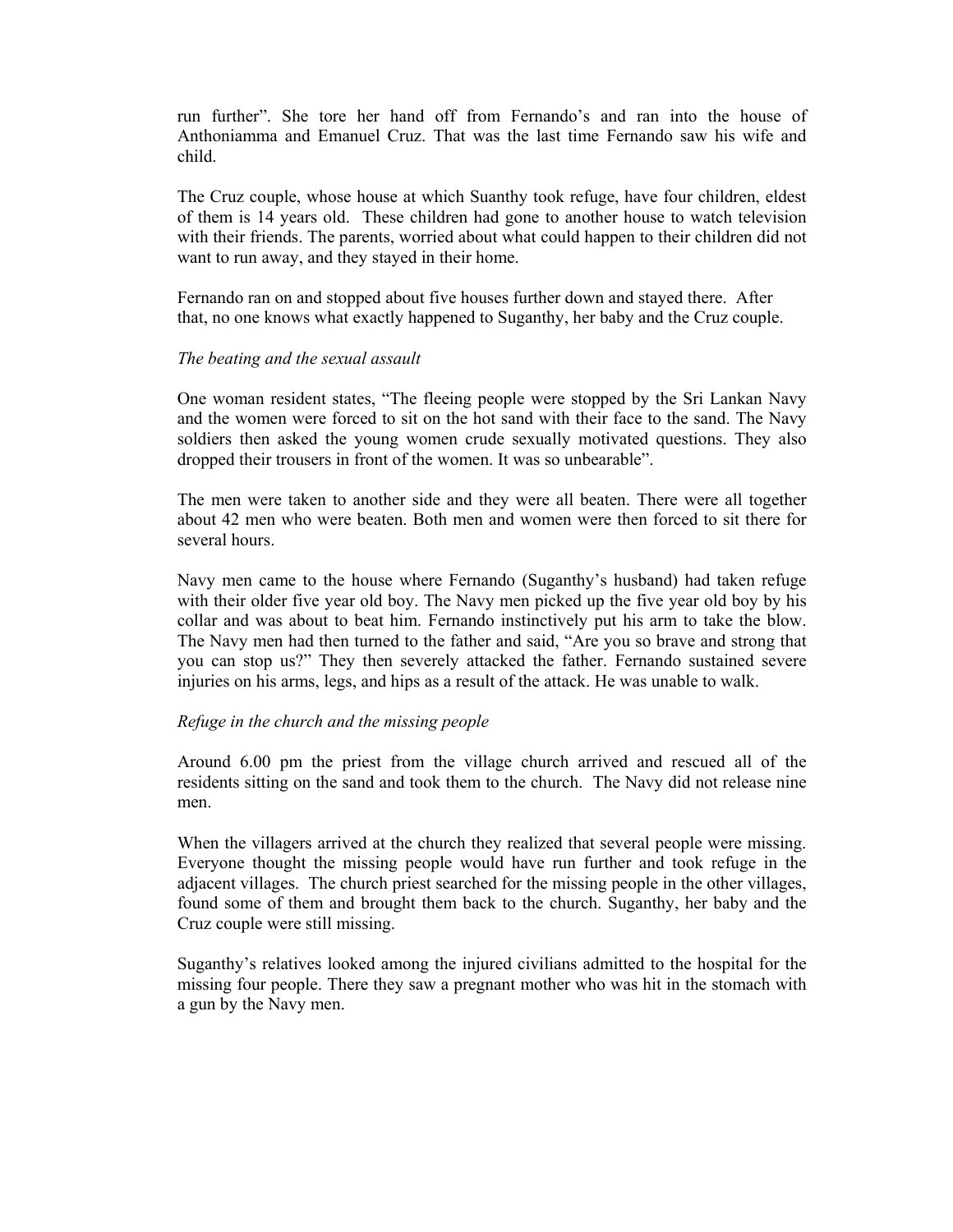#### *The nine men*

On the second day, Saturday December  $24<sup>th</sup>$ , the Bishop of Mannar (Bishop Rayappu Joseph), talked to the Navy and got the nine detained men released. It was around 12.00 pm on Saturday when they were released. Residents said those nine men, when they returned, did not look like they were humans, they were attacked so severely, their skulls were broken, their hands and legs were broken. The state in which they came back was beyond belief.

#### *Search for the four people*

On Saturday, no one was allowed to go back into the village. The Navy however, allowed the Assistant Government Agent (AGA) for the district to go through the village but she was not allowed to go inside any houses. The Navy stopped them from stepping off of the road. The Navy only allowed the AGA to go down the road to the adjacent villages to look for the missing people. The AGA looked through the other villages and came back and said the four missing people were not to be found.

The residents encouraged the AGA to ask for permission from the Navy to go inside houses to look for the missing people. The AGA took three more of her officials and went to look in the houses. Those who came described what they saw as follows,

"It's hard to describe what we've seen, it's really cruel. There is a lot of blood that has run from inside a house, outside, and down the front steps of the house. The verandah is covered in blood. Because there was so much blood, we couldn't step into the house. The blood on the steps is still there. We found the hands of a small child just outside the house and a chunk of flesh inside the house among the ashes".

#### *Among the burnt remains*

Everyone by now realized that the four people are no more. The Navy did not allow anyone into the houses for sometime and they must have cleared out the place during that time. They have just missed to remove the child's hand and the chunk of flesh that the AGA and her three officials saw on Saturday.

The third day, Sunday December  $25<sup>th</sup>$ , which was Christmas day, the Sri Lankan Navy pulled back, and allowed the people to go to their homes. Fernando was the first one to be there with his younger brother. The others soon joined him. The ashes in the house were still there. The hand and the chunk of flesh had been removed. They could see that some attempt had been made to wash up the blood. They searched among the ashes.

Fernando immediately recognized the green skirt that his wife was wearing. It was halfburnt. In one area there was dried blood in a puddle, which the Bishop took pictures of. Only the Bishop was allowed to take a camera. They found Suganthy's national ID (Identity Card), her army ID, and her bank account book as she must have run with her purse and these things were in her purse. Her homeowner's identity card was also there. They submitted all of these things to the police. The National ID of Emanuel Cruz was also there.